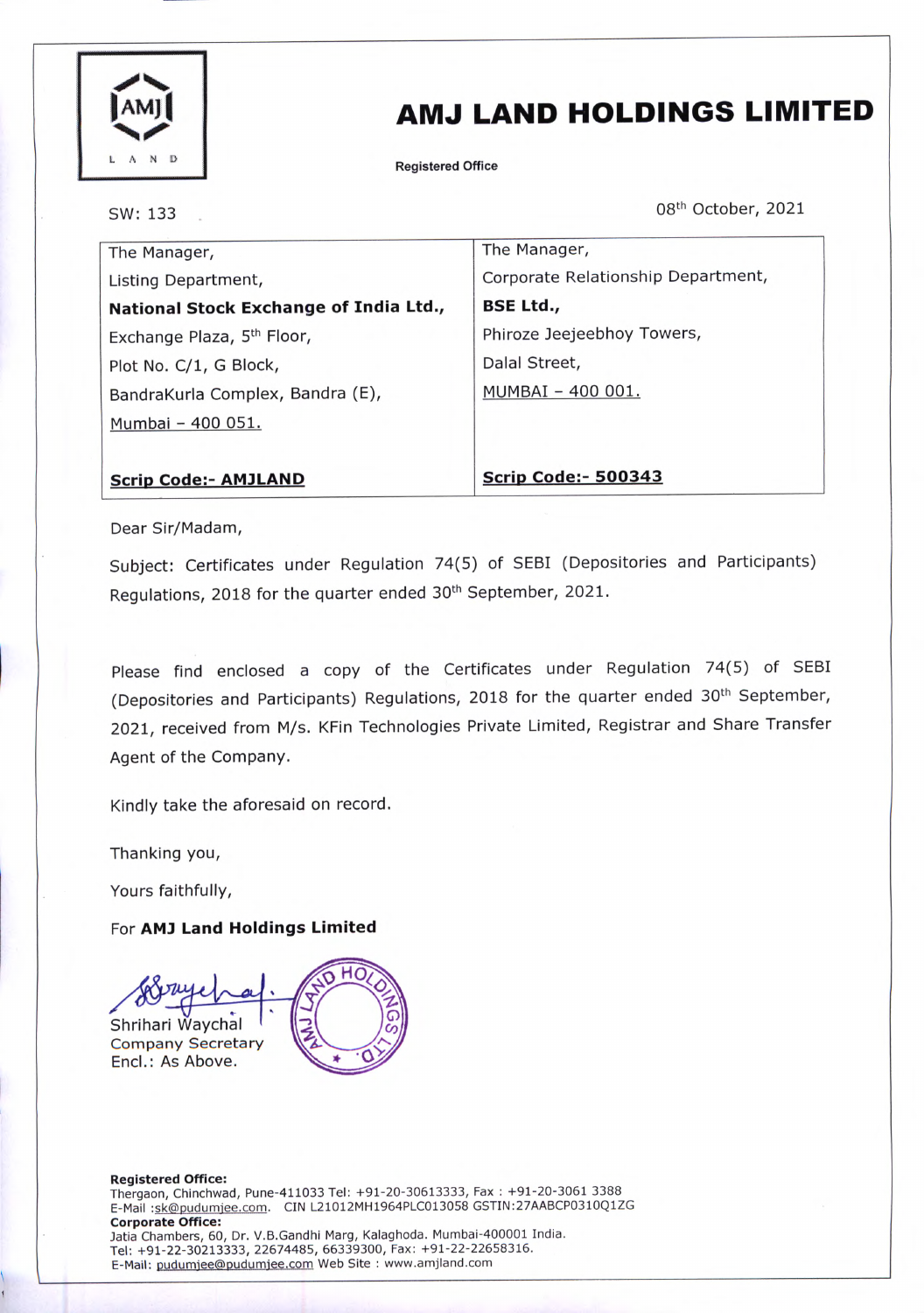KFIN/MRVS/NSDL/74(5) E/1 Date: 07/10/2021

NATIONAL SECURITIES DEPOSITORY LIMITED TRADE WORLD 4TH FLOOR KAMALA MILLS COMPOUND SENAPATI BAPAT MARG LOWER PAREL MUMBAI - 400 013

Dear Sir(s), Sub: Certificate under Regulation 74(5) for the quarter ended September 30, 2021

We as Registrars, Share Transfer and Depository Services agents of the AMJ LAND HOLDINGS LIMITED, certify that the details of securities dematerialized/rematerialized during the aforesaid period, as required under Regulation 74(5) of SEBI (Depositories and participants) Regulations 2018 have been furnished to all the Stock Exchanges where the shares of the company are listed.

**KFINTECH** 

Thanking you,

Yours faithfully, For KFIN TECHNOLOGIES PRIVATE LIMITED

M R V Subrahmanyam "General Manager

CC TO:

THE COMPANY SECRETARY AMJ LAND HOLDINGS LIMITED THERGAON CHINCHWAD 'PUNE MAHARASHTRA 411033

> KFin Technologies Private Limited (Formerly known as "Karvy Fintech Private Limited")

> > Registered & Corporate Office

Selenium Building, Tower-B, Plot No- 31 & 32, Financial District, Nanakrarnguda, Serilingampally, Hyderabad, Rangareddi, Telangana, India, 500032. Ph : +91 40 6716 2222, 7961 1000 | https://www.kfintech.com | CIN: U72400TG2017PTC117649